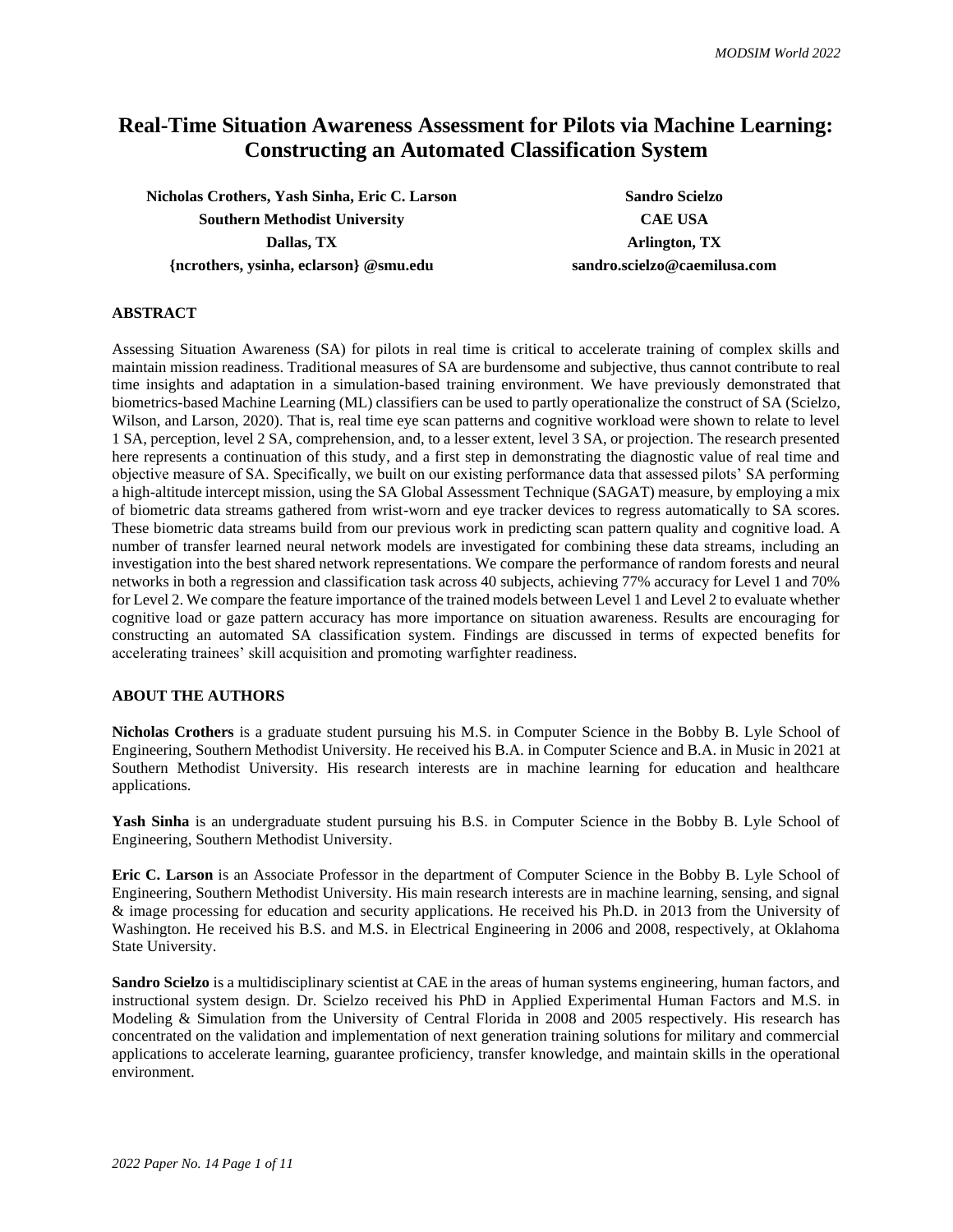# **Real-Time Situation Awareness Assessment for Pilots via Machine Learning: Constructing an Automated Classification System**

**Nicholas Crothers, Yash Sinha, Eric C. Larson Sandro Scielzo Southern Methodist University CAE Dallas, TX Arlington, TX {ncrothers, ysinha, eclarson} @smu.edu sandro.scielzo@caemilusa.com**

# **INTRODUCTION**

Assessing a pilot's psychological and cognitive state as a means to measure flight performance has been a major goal of the military and academia, especially in the context of developing enhanced training systems that improve readiness. Situation awareness (SA) is one such method to assess performance of pilots during training. Traditionally, measuring SA objectively is a tedious process that must be designed by trained scientists and specialists, and analysis of the results can only be done post-hoc due to the nature of the data and collection process (Endsley, 2017). The process of measurement typically requires a pilot to disrupt their training to answer questions related to the flight environment. Moreover, measuring SA in this manner requires personnel to be directly involved with the monitoring and assessment of a pilot throughout training, which is both expensive and time consuming. Automating the measurement of SA would accelerate the achievement of readiness in pilots without the need to involve more personnel in the training of pilots.

In our previous works in assessing neurological state (Wilson, Nair, Scielzo, and Larson, 2021) and flight correctness in pilots (Wilson, Scielzo, Nair, and Larson, 2020), we hypothesized that the cognitive and gaze measures could assist in the development of an automated SA measurement. Our results showed that subjective measures of cognitive load and instructor assigned gaze pattern classification together provide meaningful information towards assessing SA (Scielzo, Wilson, and Larson, 2020)—however the assessment was not completely automated. The contribution in this paper is a method to combine biometric data and eye tracking data to evaluate SA in both a regression and classification task. That is, we use machine learning to automate the classification of SA for pilots in an immersive, simulated flight scenario. We show that various levels of SA can be classified at upwards of 70% accuracy across 40 participants. All human subjects' experiments were approved by the SMU institutional review board.

## **BACKGROUND AND RELATED WORK**

Our approach to the evaluation of situation awareness has two primary components: visual scan pattern accuracy and cognitive load of the pilot. First, we discuss how we define and assess situation awareness. We then discuss the components used to evaluate situation awareness using machine learning models.

## **Situation Awareness**

There are many techniques that are used to assess situation awareness of pilots, each using different concepts of what situation awareness is and methodologies to assess it. The definition of situation awareness most cited and most used today is Endsley's three-level model (Endsley, 1995), which is the technique we used for data collection. This model describes situation awareness as a product of three assessment levels in a hierarchy:

- Level 1: *Perception of the Elements in the Environment*. Achieving this level of situation awareness requires the pilot to perceive the status of their aircraft and the environment around it
- Level 2: *Comprehension of the Current Situation*. Achieving this level of situation awareness requires the pilot to interpret the information gathered in Level 1 to extrapolate meaning from the situation
- Level 3: *Projection of Future States*. Achieving this level of situation awareness requires the pilot to combine elements of Level 1 and Level 2 to project information regarding the future state of their environment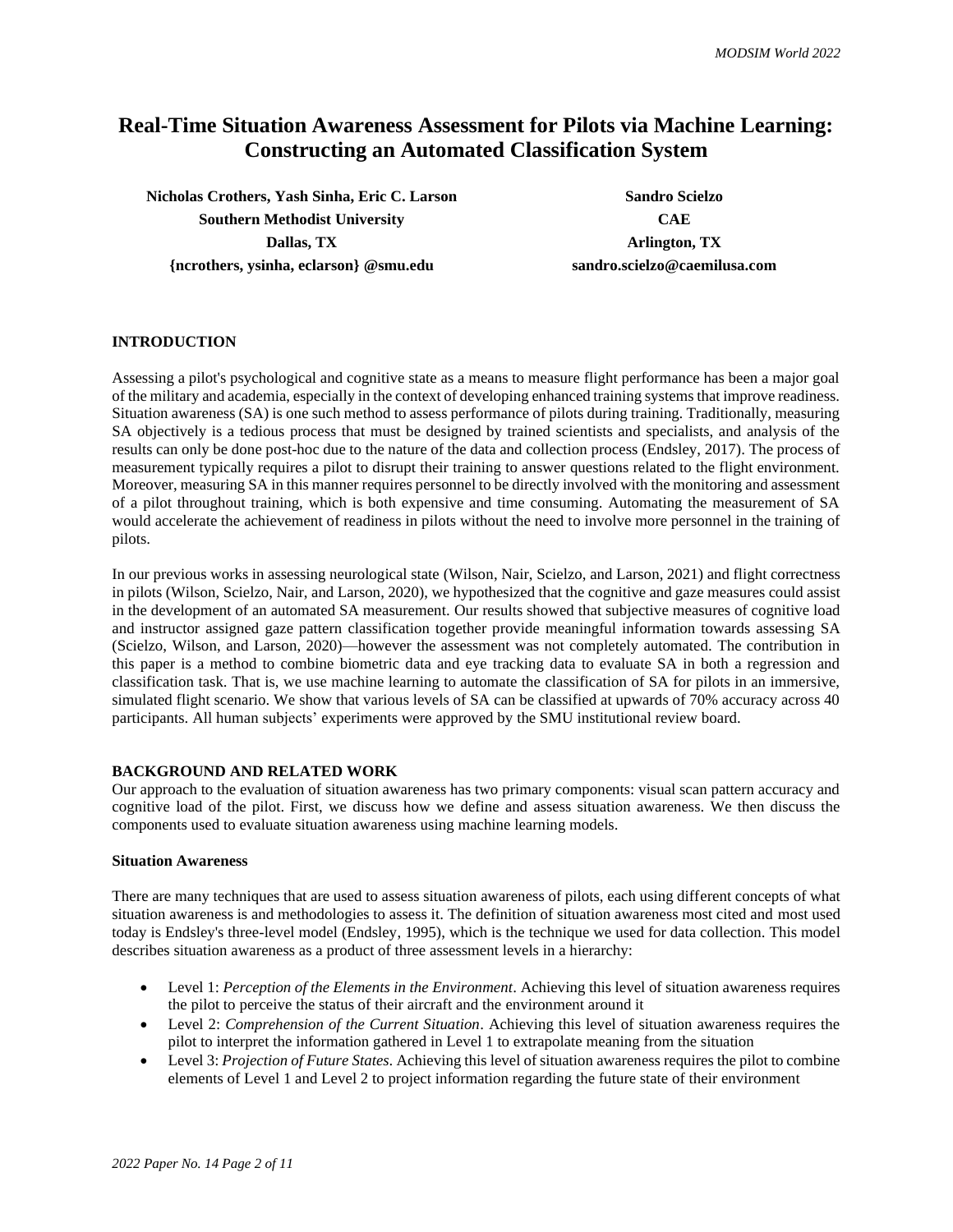Each level depends on the previous, so one would expect that, for instance, achieving Level 2 situation awareness would not be possible without first achieving Level 1 situation awareness. Further, each subsequent level requires more abstract thinking and application of visual information. For example, in Level 1, most of the information gathered is purely through observations of information present within the aircraft—such as aircraft speed, direction, and elevation—and without—such as mountains or other aircraft. This information is obtainable almost entirely using visual observation; therefore, assessing Level 1 situation awareness may be able to be achieved primarily through tracking where the pilot is looking. Achieving Level 2, on the other hand, could, for example, require a pilot to interpret the meaning of several enemy aircraft within close-range proximity to each other and their formation. Obtaining this information requires further analysis of observed visual information and would thus require assessing both gaze information as well as cognitive load information of the pilot.

The concept of different feature importance for each situation awareness level was hypothesized by Scielzo et al. (2021). In this paper, we explored the correlation between situation awareness performance, gaze pattern performance, and cognitive load during a maneuver. Based on the data gathered, we hypothesized that a pilot's performance in Level 1 would depend more on gaze pattern performance than cognitive load, performance in both Level 2 and Level 3 would depend more on cognitive load than gaze pattern performance. In our experiments, we captured these various levels of SA identically to that described in (Scielzo, Wilson, and Larson, 2020), using observation and review by expert flight instructors.

## **Visual Scan Pattern Accuracy**

Visual scan pattern data is crucial in determining a pilot's situation awareness without directly questioning them, particularly for Level 1. Our previous work (Wilson et al., 2020) uses eye tracking data gathered from a head-mounted display to classify gaze pattern correctness of pilots during a maneuver. The data collected using this method produces a set of *x, y* coordinates for each eye, sampled at a frequency of up to 120 Hz. This data can be transformed into a 3 channel heatmap over a window of time, which is then passed through a VGG-based (Simonyan and Zisserman, 2015) convolutional neural network to produce a score for that gaze pattern (Wilson et al., 2020).

#### **Cognitive Load**

Mental workload is another crucial component in automatically assessing situation awareness of pilots. Our previous work (Wilson et al. 2021) uses time series biometric data gathered from a wrist-worn device to predict cognitive load based on the NASA-TLX (Hart 2006; Hart and Staveland, 1988) and Bedford (Roscoe and Ellis, 1990) systems. This method collects multiple biometric modalities as input data: photoplethysmography, electrodermal activity, wrist acceleration, and peripheral skin temperature, along with several engineered features created from these raw signals. This data is used to train a model named biometric, multi-modal, multi-task X-vector (*BM<sup>3</sup>TX*) architecture (Wilson et al., 2021), which is based on variational auto-encoders (Kingma and Welling, 2013) and an X-vectors (Snyder, Garcia-Romero, Povey, and Khudanpur, 2017; Snyder, Garcia-Romero, Sell, Povey, and Khudanpur, 2018) inspired architecture.

Given the research discussed here we can formulate the following research questions: *Can we accurately and reliably use eye tracking data in conjunction with physiological/biometric data to assess situation awareness? If so, how important is each data input modality in generating this assessment as it pertains to our existing hypotheses?*

## **METHODOLOGY**

This section describes the various data employed and models used in our work. We discuss the collected human subjects' data, data preprocessing, and model architecture, each in turn.

#### **Human Subjects Experiment**

The participant data we use for training is the same as described in our previous works (Scielzo et al., 2020; Wilson et al., 2020; Wilson et al., 2021). Forty subjects participated in the study: twenty pilots, nine operators, and eleven novices. Each subject was grouped by the amount of flight experience they had across both military and civilian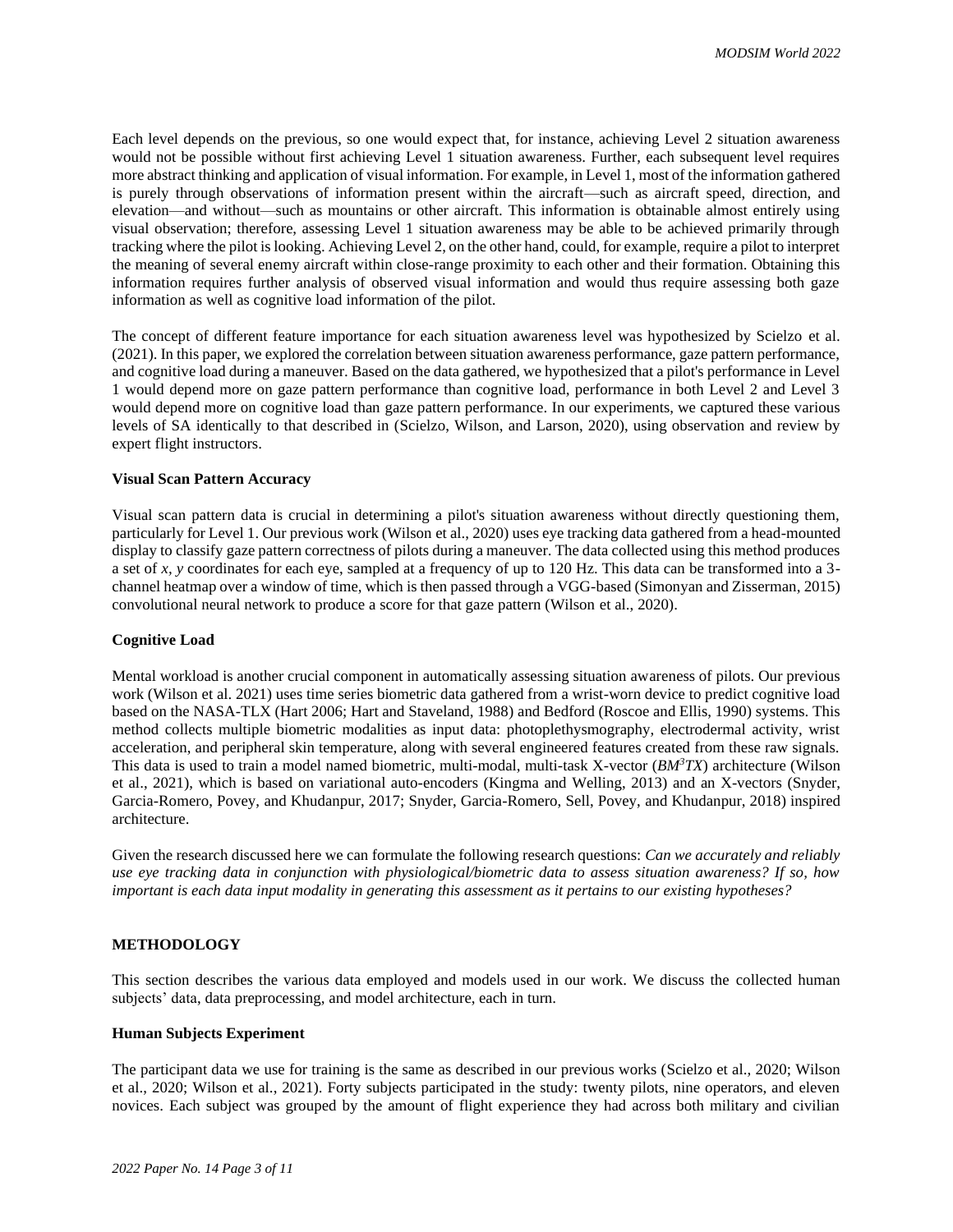aircraft; pilots had the most experience, operators had experience in roles other than a pilot—such as a combat systems officer—and novices had no flight experience.

Each subject performed two flight maneuvers for which their SA was assessed using traditional methods. This traditional assessment was used to inform the design and evaluate out machine learning models. For each event, there were two "blackout" points where the simulation was paused, the subject was asked a set of queries that pertained to knowledge of their situation, and their responses were recorded. The query responses were scored by two Instructor Pilots who determined the ground truth by reviewing the mission recordings for each subject. Both instructor pilots were former US Navy TOPGUN graduates and instructors, with more than 3,000 instructor hours between them. Each subject was asked the same set of 27 SA Global Assessment Technique (SAGAT) queries which were based on Endsley's (1988 and 2017) methodology. The two Instructors followed a two-step process for scoring: independent scoring, followed by a joint session to resolve disagreements. The outcome of this process yielded 98.25% agreement. The 27 SAGAT queries for each level and some example queries are shown in Table 1.

| <b>SA</b> | <b>SA Measure Level</b>                  | N  | <b>SA Queries Examples</b>                       |
|-----------|------------------------------------------|----|--------------------------------------------------|
| Level 1   | Perception of elements in the $\vert$ 10 |    | What is your altitude?                           |
|           | environment                              |    | What is your throttle setting?                   |
| Level 2   | Comprehension of the situation           | 12 | What is your vertical separation?                |
|           |                                          |    | How far off are you from desired pitch attitude? |
| Level 3   | Projection of future states              |    | When will you reach desired altitude?            |
|           |                                          |    | When will you reach desired offset heading?      |

| Table 1. Breakdown of 27 SA queries by level, with examples of each SA level |  |  |  |  |  |  |  |
|------------------------------------------------------------------------------|--|--|--|--|--|--|--|
|------------------------------------------------------------------------------|--|--|--|--|--|--|--|

#### *Simulation Device*

Participants used the CAE Blue Boxer™ Extended Reality (BBXR) deployable training system. The BBXR is a lowfootprint mixed reality training device that combines physical cockpit attributes (accurate front main panel and stick/throttle with high-precision hand tracking) with a Virtual Reality (VR) environment (see Figure 1, left). The environment was displayed via the HTC VIVE Pro Eye VR headset with integrated Tobii eye tracker, which can be worn with eyeglasses. The BBXR was selected because it maintains a high refresh rate of 90Hz, found to negate VR induced sickness (of the 40 participants, no sickness was reported), and because we have full control over the visual environment for custom manipulations of the sim. We also used a number of sensing modalities including photoplethysmography (PPG), electrodermal activity (EDA), peripheral skin temperature, and wrist acceleration in conjunction with gaze metrics including pupillary response and eye blinks. In order to keep the form factor for the biometric measurements less intrusive an all-in-one, wrist-worn device, the Empatica E4 wrist band, was selected as a data collection instrument (Khalili-Mahani, Assadi, Li, Mirgholami, Rivard, Benali, ... and De Schutter, 2020).



**Figure 1. CAE F/A-18 Blue BoxerTM Mixed Reality Device (left). Intercept profile used in experiment (right)**

#### *Air Intercept Mission*

This scenario was designed to offer some challenge to experienced pilots, but to also be feasible and engaging for novices. Figure 1 above (rightmost graphic) illustrates the intercept profile, consisting of a F/A-18 blue air (flown by the participants) versus a MiG 29 red air (flown by a confederate). The tasks for the intercept mission are: (1) acquire a radar lock on bogey, (2) perform 30° offset left or right, (3) descend 10° nose low to the bogey's altitude, (4) leveloff and accelerate above 400 knots, (5) perform an intercept/escort profile, and (6) perform visual identification (VID) and verification of the aircraft markings. More detailed information about the study can be found in our previous work (Scielzo et al., 2020).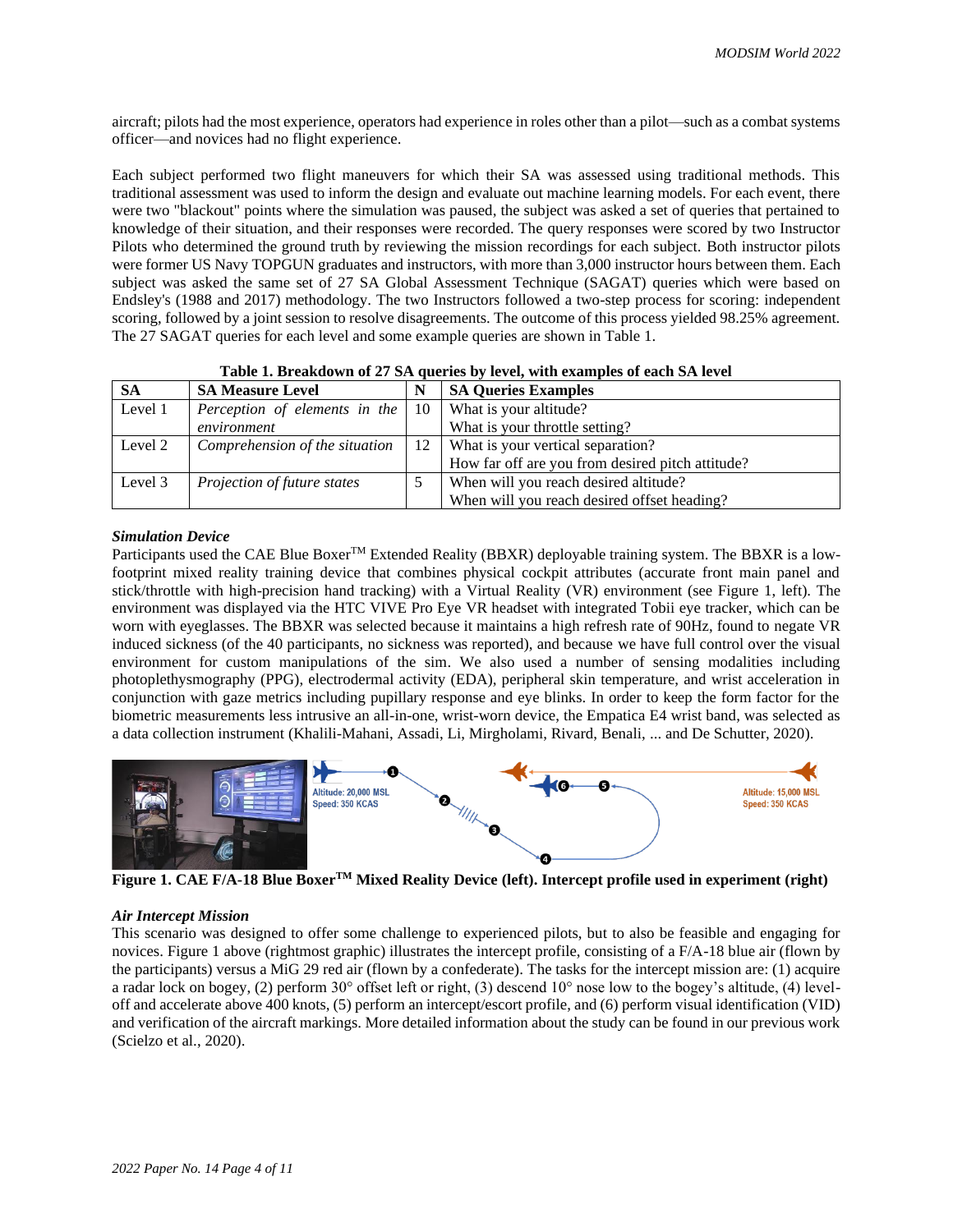#### **Data Preprocessing**

Although we attempted to collect 80 total situation awareness scores, due to equipment malfunctions (from our wrist worn biometric sensor), there are only 72 scores available. For each of the 72 scores available, there are two blackout points. The simulation is paused for several minutes each time, so only biometric and gaze data collected during a pilot's active simulation should be considered as input data. However, the time between each blackout point is separated by several minutes of unusable data, so the time series data should not be continuous throughout that period. As a result, there are theoretically two input data instances for each target score—the time before the first blackout point and the time between when the first blackout ends and the second blackout begins. For some of the maneuvers, some collected data was lost near the end of the maneuver. As a result, there are 72 input data points for the first blackout point and 65 for the second blackout point, resulting in 72+65=137 SA labeled time segments. In our analyses we use these 137 time segments for training our machine learning models. Each time segment has a series of both biometric data and eye tracking data over the associated time range. However, these data are too few to train completely new machine learning models on the raw data segments. Therefore, each segment is fed through a pretrained network from our previous works (as described below) which acts as a feature extraction model. Because our models in previous works were trained on classification tasks with many more labels, these models are more effective at reducing the time segments dimensionality. The output vectors of these feature extraction models are then used as the training data for new models of SA. This usage of previously trained models to extract features for new models is often referred to as pre-training or transfer learning (Baxter, Caruana, Mitchell, Pratt, Silver, and Thurn, 1995; Pan and Yang 2010). We give a brief description of each pretrained model from our previous works as follows:

- *Cognitive Load*: To process the time series data from the Empatica E4, we employ the *BM<sup>3</sup>TX* model (Wilson *et al.,* 2021) trained for cognitive load classification as a feature extractor. This model has a multi-task output used for various cognitive load classifications. Since we are only interested in the feature extraction and not the exact measure of cognitive load, we use the vectors from penultimate neural network layer for each task and concatenate them together to produce a 112-dimensional vector. In theory, this vector contains reduced dimensionality information that is related to cognitive load.
- *Gaze Classification*: To process the gaze information from each time segment, we employ the scan pattern classifier from our previous work (Wilson *et al.,* 2020). In this model a VGG-based convolutional neural network (Simonyan and Zisserman, 2015) trained on gaze pattern data is used as a feature extractor. This model was originally used to assess if a pilot was performing the correct scan pattern in a given flight maneuver. This model has a multi-task output, so the output of the penultimate layer of each gaze classification task is concatenated together to produce a 96-dimensional vector. In theory, this vector contains reduced dimensionality information related to how a pilot scan's his or her environment.

Combined, the cognitive load features and gaze features form a set of 208-dimensional vectors (96 gaze features + 112 cognitive load features), each corresponding to a time segment with a SA score. This set of input data and targets is the dataset used for training the models to predict SA. The data can be used to train a continuous regression of SA or discrete classification of SA into various levels. In our analyses, we use a binary value for SA. That is, we assume that the primary usage of SA classification is to understand a yes/no question: *"Does the pilot have an adequate SA score, at level 1 and at level 2, for the given maneuvers?"* Because SA is a critical cognitive construct that is closely related to mission performance in complex and dynamic domains, this binary assessment is helpful for providing instructors with the ability to divide pilots into above average and below average groups. Such a grouping is essential for evaluating pilots in a pass/fail learning assessment.

For regression, the raw numeric values may be used for training a machine learning model. However, to train a classifier using the situation awareness scores, the targets must be quantized into two discrete classes: "pass" and "fail." The choice of threshold for quantization is one that splits the data into two "natural" groups according to the median score. For Level 1, the chosen split threshold was a score of 65. For Level 2, the chosen split threshold was a score of 77. Each chosen split separated the targets into a roughly equal class balance of approximately 45% one class and 55% the remaining class. This 45/55 separation was the most balanced split possible given the distribution of the data. To train the regression models the raw scores were used as the training and testing targets, and the outputs were then quantized at the same thresholds as classification to compare accuracy results.

The distribution of situation awareness scores for Level 1 and Level 2 is shown in Figure 2. Level 1 scores have the widest spread, ranging from below 20 all the way to the 90s with the largest group of scores between 50 and 80. Level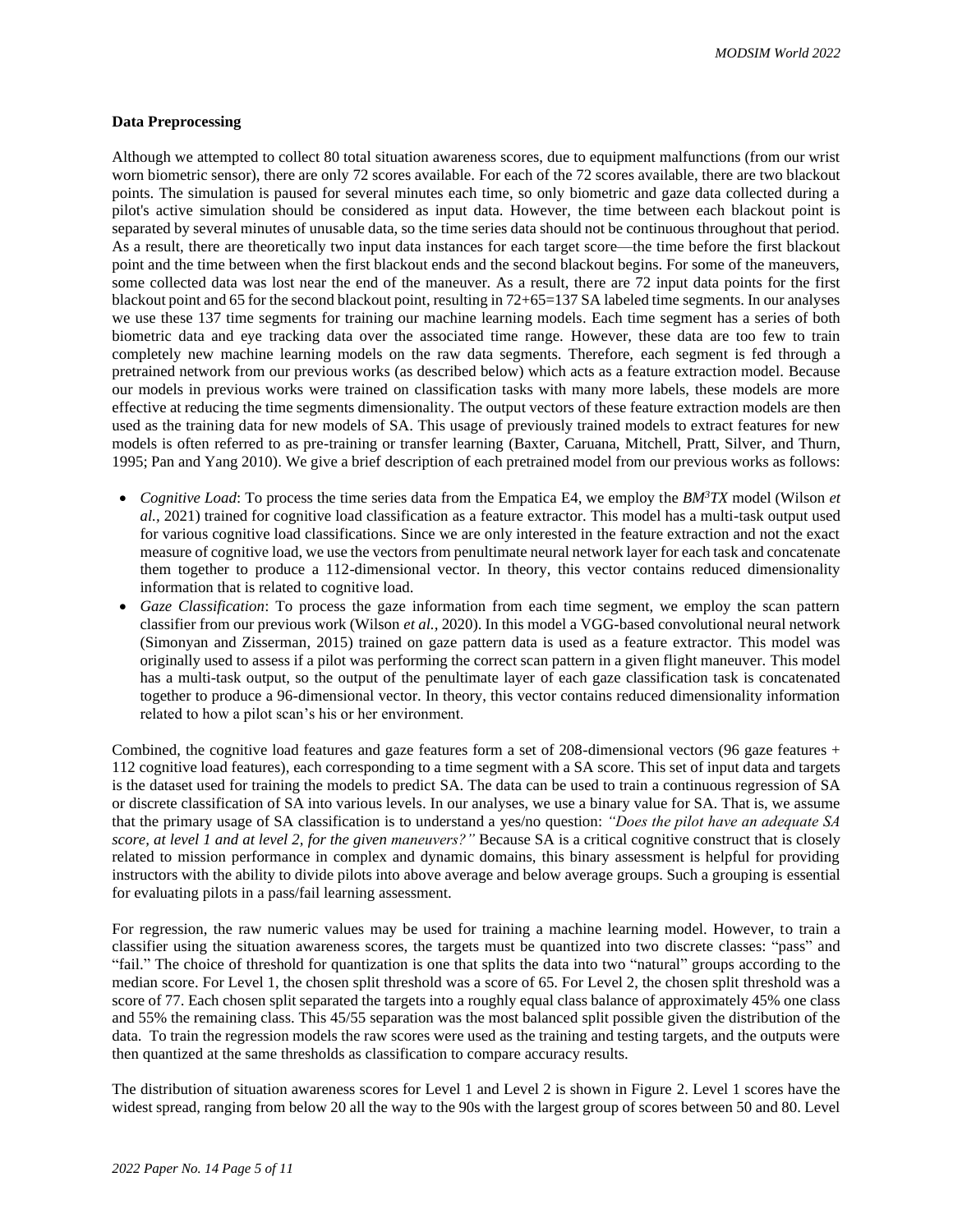2 scores, on the other hand, are skewed more towards higher scores; the lowest score is in the 40s, and the largest group of scores is between 70 and 90. Based on the difference in the distributions, the two levels should be quantized on different scores because each level has a different threshold of what is good. This can be explained intuitively with a driver in an automobile: a driver may be aware of the vehicles around them—which ones are changing lanes, speeding up behind them, etc.—but may not know their own exact speed or cardinal direction.



**Figure 2. Distribution of situation awareness scores for Level 1 and Level 2.**

### **SA Machine Learning Models**

After feature extraction using the pretrained models, a new machine learning model is needed to transform the reduced dimensionality features into inferred SA scores. To achieve this, two types of models were trained for performance comparison: a neural network and a random forest. Both methods are popular and powerful analysis tools—but neural networks are characteristically trickier to optimize consistently. Therefore, random forest models are included alongside neural networks in our experiments for two main reasons: (1) we can determine if a neural network-based architecture is necessary to achieve good performance, or if a random forest-based architecture is sufficient; (2) we can use the feature importance values generated by the random forests to explore our hypotheses regarding the importance of gaze pattern accuracy and cognitive load for Level 1 and Level 2 situation awareness. The importance ranking gathered from the random forests are calculated based upon rankings. As such, the relative ranking of features can be used across most machine learning models. The raw importance values, however, are specific to the random forest model.

The neural network model has two layers: the first layer has an input of 208 dimensions with a 64-dimensional output, and the output layer has a single output dimension. The first layer has a ReLU activation, and the output layer has either a sigmoid activation for classification or a linear activation for regression. The model was trained for 50 epochs with an early stopping patience of 5 epochs using the Adam stochastic optimization method (Kingma and Ba, 2017) with a learning rate of 0.01 and default momentum cooling schedule values of  $\beta_1=0.9$ ,  $\beta_2=0.999$ . The neural network was created and trained in Python using Tensorflow (Abadi, Agarwal, Barham, Brevdo, Chen, Citro, ... and Zheng, 2016) and Keras (Chollet, 2015). Hyper parameters for the neural network were found using randomized search via the Optuna package (Akiba, Sano, Yanase, Ohta, and Koyama, 2019). The random forest model (Breiman, 2001) was trained using both a classifier model and regressor model, as the neural network was. The random forest models for Level 1 used 100 trees and Gini impurity for splitting. The models for Level 2 used 1,000 trees, Gini impurity for splitting, and a max depth of 5 for each tree. The random forest models were fit using the Python package scikit-learn (Pedregosa, Varoquaux, Gramfort, Michel, Thirion, Grisel, ... and Duchesnay, 2011). Hyper parameters for the random forests were found using randomized search via the Optuna package (Akiba et al., 2019).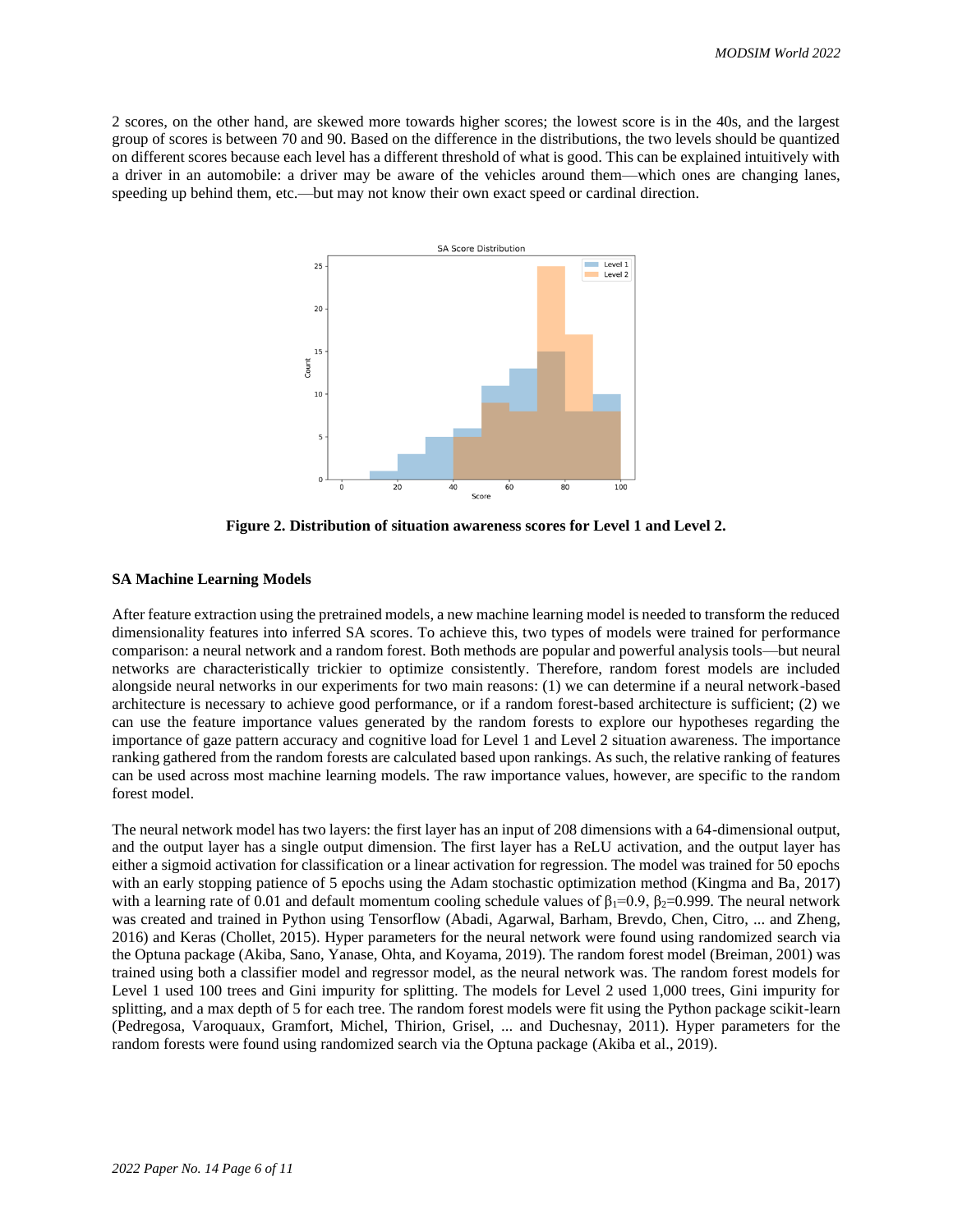## **RESULTS**

We employed two training tasks for evaluation: a regression trained model and classification model. Regression is ultimately a preferred task because it gives the designers of a training system more flexibility in defining what an acceptable level of SA should be for a given scenario. With a continuous score output, the distinction between pass and fail can be changed by the designers for different simulated scenarios, if desired. By comparing regression performance with classification performance, we can answer the following question: *Is it necessary to classify SA discretely, or does regression provide similar performance to classification?*

For all experiments, we used K-fold cross validation with 15 folds, with each fold stratified by the target quantized by the threshold corresponding to the given situation awareness level. That is, each fold contains approximately the same number of positive and negative examples. For Level 1 and Level 2, the thresholds were 65 and 77, respectively. All metrics shown are the performance on the held-out fold during cross validation. Level 1 and Level 2 have a 45/55% class split (as previously discussed), so accuracy and confusion matrices are meaningful criteria to use for evaluation. Table 2 aggregates the mean accuracy across all folds for all experiment configurations (a detailed per fold breakdown is described in a later section).

|                       | <b>Level 1 SA</b>     |                 | <b>Level 2 SA</b> |                      |                 |
|-----------------------|-----------------------|-----------------|-------------------|----------------------|-----------------|
| <b>Task</b>           | Model                 | <b>Accuracy</b> | <b>Task</b>       | Model                | <b>Accuracy</b> |
| Regression            | <b>Random Forest</b>  | 0.74            |                   | <b>Random Forest</b> | 0.58            |
|                       | <b>Neural Network</b> | 0.75            | Regression        | Neural Network       | 0.66            |
| <b>Classification</b> | <b>Random Forest</b>  | 0.77            |                   | <b>Random Forest</b> | 0.63            |
|                       | Neural Network        | 0.77            | Classification    | Neural Network       | 0.70            |

|  |  | Table 2. Mean accuracy across all folds for each model and task. |
|--|--|------------------------------------------------------------------|
|  |  |                                                                  |

Based on the mean performance differences, we can compare the regression and classification performance presented. The difference in performance for Level 1 situation awareness is minimal, only a few percentage points worse for regression than classification. Additionally, both the random forest and neural network have comparable regression and classification performance for Level 1. However, neither model had a significant overall improvement over the other. For Level 1, then, regression produces good results that are comparable to classification for both random forests and neural networks.

This conclusion is not the case for Level 2. The random forest does a poor job at the regression task, achieving an accuracy of only 58% on quantized predictions. It does somewhat better at classification, achieving 63% accuracy. The neural network has significant improvement over the random forest for both regression and classification, achieving 66% accuracy for regression and 70% accuracy for classification. Based on the difference in performance for Level 2, the random forest does not seem to be able to create a model complex enough to perform well at either regression or classification, likely due to the more difficult task of predicting Level 2 situation awareness. The neural network is able to create a more complex model, so it can learn to more accurately predict Level 2.

| Table 5. Fel Model Comusions for Level 1 SA |                                    |             |             |                                  |                                 |  |  |  |
|---------------------------------------------|------------------------------------|-------------|-------------|----------------------------------|---------------------------------|--|--|--|
| $Acc=0.74$                                  | <b>Rand Forest Regress., L1 SA</b> |             | $Acc=0.77$  | <b>Rand Forest Class., L1 SA</b> |                                 |  |  |  |
| Label: Fail                                 | 0.69                               | 0.31        | Label: Fail | 0.68                             | 0.32                            |  |  |  |
| Label: Pass                                 | 0.21                               | 0.79        | Label: Pass | 0.19                             | 0.81                            |  |  |  |
|                                             | Model: Fail                        | Model: Pass |             | Model: Fail                      | Model: Pass                     |  |  |  |
| $Acc=0.75$                                  | <b>Neural Net Regress., L1 SA</b>  |             | $Acc=0.77$  |                                  | <b>Neural Net Class., L1 SA</b> |  |  |  |
| Label: Fail                                 | 0.79                               | 0.21        | Label: Fail | 0.74                             | 0.26                            |  |  |  |
| Label: Pass                                 | 0.28                               | 0.72        | Label: Pass | 0.20                             | 0.80                            |  |  |  |
|                                             | Model: Fail                        | Model: Pass |             | Model: Fail                      | Model: Pass                     |  |  |  |

|  |  | Table 3. Per Model Confusions for Level 1 SA |  |
|--|--|----------------------------------------------|--|
|--|--|----------------------------------------------|--|

Based on the confusion matrices for Level 1 SA (Table 3), the neural network model better predicted true negatives, while the random forest better predicted true positives. The random forest model has more false positives than false negatives, meaning the model tends to over predict scores. In contrast, the neural network has more false negatives than false positives, although this difference is less significant. Moreover, the neural network predicted more true negatives than the random forest by about 6 points. Additionally, the neural network predicted false negatives and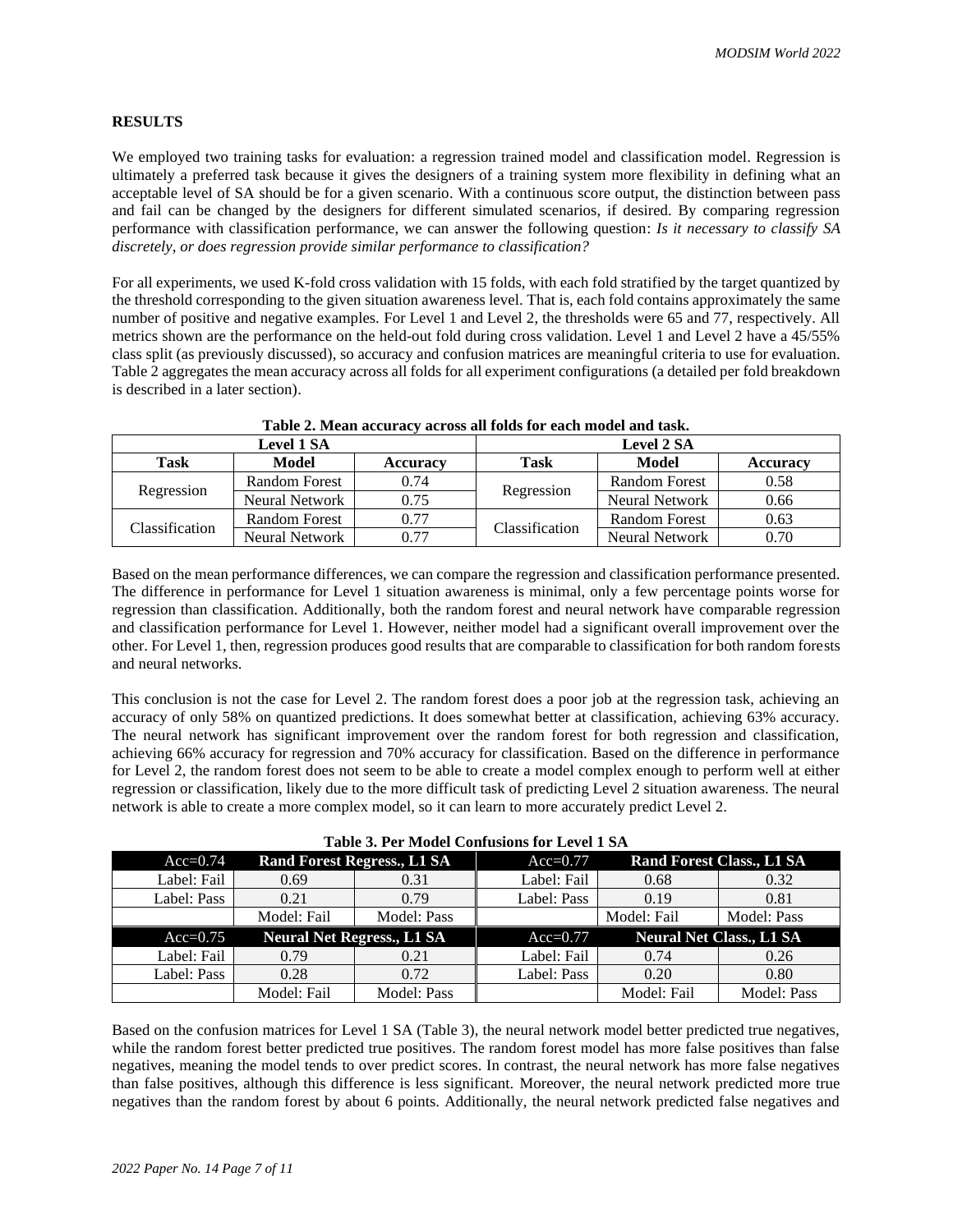false positives at approximately the same rate, whereas the random forest predicted significantly more false positives than false negatives. Compared to regression, the classification models performed only marginally better.

Based on the confusion matrices for Level 2 SA (Table 4), both the random forest and neural network models struggle to classify true negatives for Level 2 SA. Comparing the confusion matrices shows where the neural network has improved performance over the random forest. The neural network has a 15 point improvement in true negatives, with only 4 points worse in true positives. Because the neural network did not improve true positives, it had over twice as many false negatives than false positives compared to the random forest's small difference between false positives and false negatives. The neural network performs much better at classifying true positives than the random forest; interestingly, the neural network is able to predict true negatives well in the regression task, the opposite phenomenon. This is a general trend across all models: during classification, true positives are predicted more accurately than true negatives, and during regression true negatives are predicted more accurately than true positives. For Level 2, there is a significant drop in accuracy when using regression over classification. All models poorly predict true negatives, only correct predicting 60% of them. However, the neural network has a large improvement in predicting true positives, correctly predicting 81% of them. Therefore, the only acceptable performance achievable for Level 2 situation awareness is a neural network classifying the scores.

| Table 4. Fel Model Comusions for Level 2 SA |                                    |             |             |                                  |             |  |  |  |
|---------------------------------------------|------------------------------------|-------------|-------------|----------------------------------|-------------|--|--|--|
| $Acc=0.58$                                  | <b>Rand Forest Regress., L2 SA</b> |             | $Acc=0.63$  | <b>Rand Forest Class., L2 SA</b> |             |  |  |  |
| Label: Fail                                 | 0.63                               | 0.37        | Label: Fail | 0.60                             | 0.40        |  |  |  |
| Label: Pass                                 | 0.44                               | 0.56        | Label: Pass | 0.34                             | 0.66        |  |  |  |
|                                             | Model: Fail                        | Model: Pass |             | Model: Fail                      | Model: Pass |  |  |  |
| $Acc=0.66$                                  | <b>Neural Net Regress., L2 SA</b>  |             | $Acc=0.70$  | <b>Neural Net Class., L2 SA</b>  |             |  |  |  |
| Label: Fail                                 | 0.78                               | 0.22        | Label: Fail | 0.60                             | 0.40        |  |  |  |
| Label: Pass                                 | 0.48                               | 0.52        | Label: Pass | 0.19                             | 0.81        |  |  |  |
|                                             | Model: Fail                        | Model: Pass |             | Model: Fail                      | Model: Pass |  |  |  |

**Table 4. Per Model Confusions for Level 2 SA**

#### **Detailed Per Fold Performance Results**

To help elucidate the consistency of the performance across folds, we employ two metrics, mean squared error and accuracy, in swarm plots to show each result per fold. In each figure, the plots are swarm plots of the average accuracy and mean squared error for each fold, showing Level 1 and Level 2 on each plot.



**Figure 3. Per fold accuracy and mean squared error (MSE) for the regression models of level 1 and level 2 SA**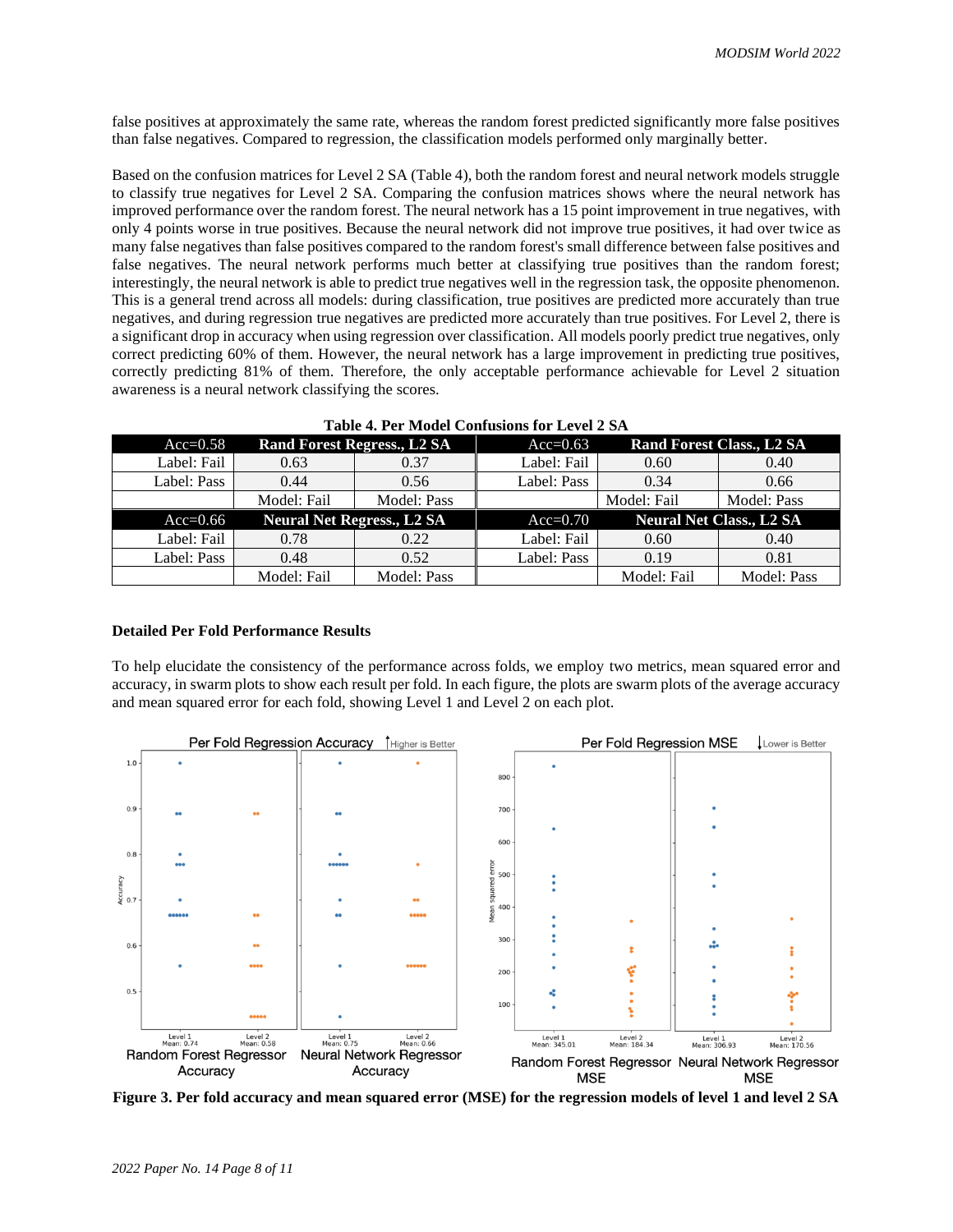Recall from Table 2 that, for Level 1 SA, the mean accuracy of the random forest performs on par with the neural network. In the swarm plot shown in Figure 3, however, one can see that the mean accuracy for the neural network is largely influenced by one fold's accuracy of around 45%. Two-thirds of the neural network folds have an accuracy of 70% or greater, while only around one-half of the random forest folds have an accuracy of 70% or greater. The neural network tends to have a larger variance in accuracy, but also has more high-scoring folds than the random forest. Examining the mean squared error, the neural network has an average score of around 40 points less than the random forest. The distribution of the scores for the random forest is somewhat uniform between 100 and 500, comprising 14 of the 15 folds. On the other hand, the neural network has tighter groups of scores around 100 and 300, with 10 folds less than 300 points. Thus, we can conclude that the neural network is preferrable to the random forest, even though the average performances are similar.

Recall from Table 2 that, for Level 2 SA, the difference in performance is much clearer, with preference to the neural network. The random forest has a mean accuracy of 58%, whereas the neural network has a mean accuracy of 66%, a difference of 8 points. The random forest had five folds with an accuracy of around 45%, whereas the lowest accuracy folds for the neural network was around 55% accuracy. The distributions of accuracy were almost identical, but the neural network had a distribution that was shifted about 10 points higher. The mean squared error distributions for both models were also quite similar, a mean difference of only around 14 points. The reason mean squared error is so much smaller in Level 2 than Level 1 while having a worse accuracy is due to the difference in score distributions, depicted in Figure 2. Level 2 SA scores are skewed much more towards 100, so the potential errors are smaller while being more difficult to predict.



**Figure 4. Per fold accuracy for the classification models.**

Recall from Table 2 that, for Level 1 SA, the mean accuracy for the random forest is the same as the neural network. The per fold accuracies for these models are shown in Figure 4. Because the output of the classifier is "pass" and "fail" a mean squared error analysis is not possible. As seen in the swarm plots in Figure 4 the distribution of accuracy scores for Level 1 SA is similar, with the largest group of scores around 80%. The swarm plot results for Level 2 show a noticeable improvement in accuracy and confusions for the neural network compared to the random forest. The swarm plot in Figure 4 shows a large group of folds around 70% accuracy with the rest of the folds spread out, most of them at and above 80%. The distribution of scores for the random forest in Figure 4 is more uniformly distributed between 45% and 80%. This validates the conclusions from our initial analysis—the neural network classifier shows greater promise in classifying overall SA compared to the random forest.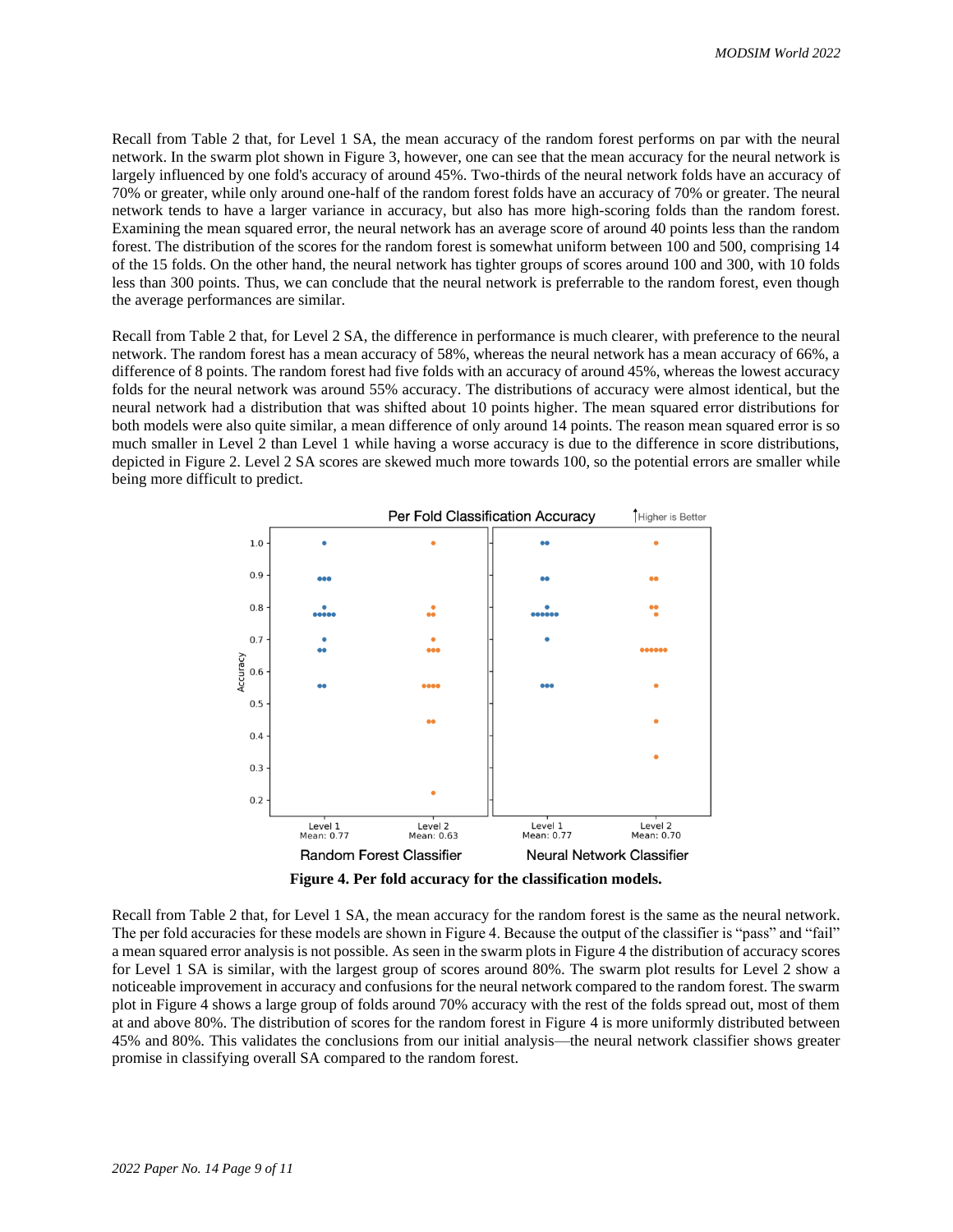*MODSIM World 2022*

#### **Feature Importance**

As discussed earlier, we previously hypothesized the importance of visual scan accuracy and cognitive load for Level 1 and Level 2 situation awareness. We hypothesized that visual scan accuracy would have the greatest importance in achieving Level 1 while cognitive load would have the greatest importance in achieving Level 2. To investigate these hypotheses, we used the feature importance generated by the fit random forests on the classification task for both Level 1 and Level 2. There were 208 feature importance rankings that mapped to the 208-dimensional input feature vectors. Using normalization of these rankings the sum of the importance equals 1. The first 96 features corresponded to gaze pattern, while the last 112 features corresponded to cognitive load. These two segments were separately analyzed, and the results marginally support our hypothesis. For Level 1 SA roughly 80% of the prediction is due to gaze features, while only 20% of the prediction is ascertained from cognitive load features. These importance values are not merely the result of an imbalance in the number of features for each modality; the gaze features make up 46% of the input vector yet provide 80% of the importance. Thus, there is a strong preference for gaze features in the Level 1 SA prediction. For Level 2 SA, the preference in features is more balanced. For Level 2 SA, 67% of the prediction is due to gaze features, and 33% is due to the cognitive load features. Thus, there is still a preference for gaze features, but not as strong as the Level 1 SA prediction models. This result validates our hypothesis regarding Level 1 situation awareness and provides evidence for our hypothesis for Level 2 SA, although gaze-based features clearly have an important role even for Level 2 SA prediction. Based on our training methodology, gaze pattern accuracy is the most important factor for both Level 1 and Level 2 SA.

## **CONCLUSION**

In this research we evaluated random forests and neural networks in both regression and classification tasks for situation awareness. We find that we can accurately and reliably use biometric and eye tracking data to evaluate Level 1 SA in both regression and classification tasks, and we can accurately evaluate Level 2 SA using the same data in a classification task. To accomplish this, we utilize our previous research in gaze pattern classification and cognitive load assessment built on neural network models. These models create a strong feature extraction process through which the raw biometric and gaze data can be transformed into more meaningful features to train SA evaluation. Using these features, a neural network model produces the most consistently best-performing evaluation for both regression and classification. Level 1 SA can be evaluated to comparable mean results using both regression and classification (77% accuracy), while Level 2 SA requires a neural network classifier to produce good evaluation results (70% accuracy). For Level 1 SA, the gaze pattern features contribute more to the output than the cognitive load features, but this observation was seen to a lesser extent for Level 2 SA. This supports our initial hypotheses regarding feature importance that gaze has more influence on Level 1 SA queries. Based on these results, we conclude that accurately evaluating SA using data automatically collected from a pilot has great potential to improve the efficiency of training pilots. Future research should improve the accuracy of SA classification and verify that they are indeed diagnostic of performance. We are confident such milestone can be achieved, which will allow to apply real-time SA indices to optimize training flows.

## **ACKNOWLEDGMENTS**

We would like to acknowledge the help of Major Justin Wilson, PhD, now a Professor at the United States Air Force Academy, for his assistance in creating standalone classifiers for cognitive load and scan pattern classification from previous work. This was instrumental in facilitating transfer learning for SA classification.

# **REFERENCES**

- Abadi, M., Agarwal, A., Barham, P., Brevdo, E., Chen, Z., Citro, C., ... & Zheng, X. (2016). Tensorflow: Large-scale machine learning on heterogeneous distributed systems. *arXiv preprint arXiv:1603.04467*.
- Akiba, T., Sano, S., Yanase, T., Ohta, T., & Koyama, M. (2019, July). Optuna: A next-generation hyperparameter optimization framework. In *Proceedings of the 25th ACM SIGKDD international conference on knowledge discovery & data mining* (pp. 2623-2631).